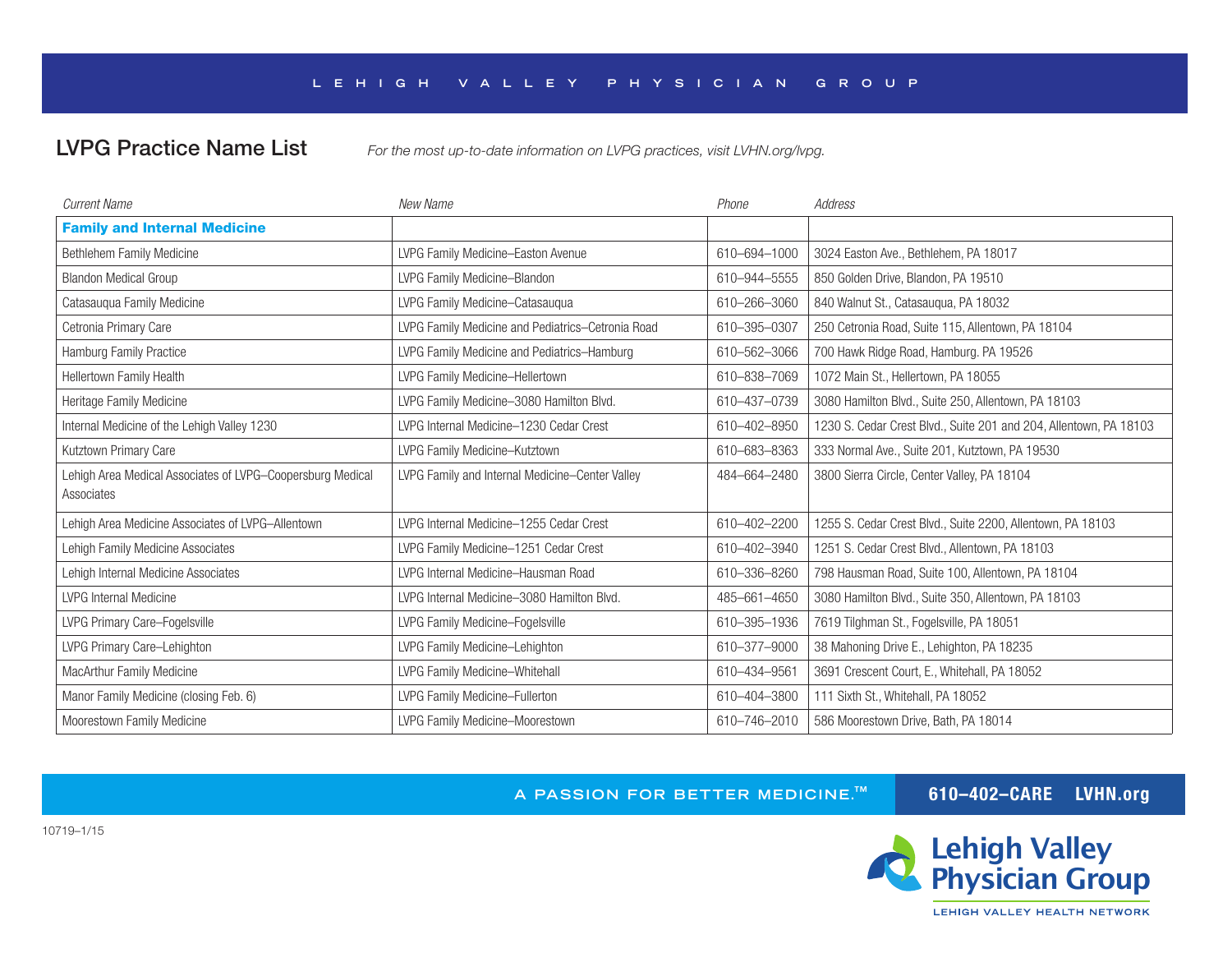| Moselem Springs                                                                             | LVPG Family Medicine-Moselem Springs                  | 610-944-8800 | 14351 Kutztown Road, Fleetwood, PA 19522                          |
|---------------------------------------------------------------------------------------------|-------------------------------------------------------|--------------|-------------------------------------------------------------------|
| Muhlenberg Primary Care-Bethlehem Township                                                  | LVPG Family and Internal Medicine-Bethlehem Township  | 610-868-4000 | 2101 Emerick Blvd., Bethlehem, PA 18020                           |
| Muhlenberg Primary Care-Muhlenberg                                                          | LVPG Internal Medicine-Muhlenberg                     | 484-884-8110 | 2649 Schoenersville Road, Suites 100 and 201, Bethlehem, PA 18017 |
| Nazareth Primary Care                                                                       | LVPG Family Medicine-Nazareth                         | 484-373-3260 | 863 Nazareth Pike, Nazareth, PA 18064                             |
| <b>New Practice</b>                                                                         | LVPG Family and Internal Medicine-Bath                | 484-287-1111 | 6649 Chrisphalt Drive, Bath, PA 18014                             |
| Orefield Family Medicine                                                                    | LVPG Family Medicine-Orefield                         | 610-395-1993 | 5074 Kernsville Road., Orefield, PA 18069                         |
| Pleasant Valley Family Practice                                                             | LVPG Family Medicine-Brodheadsville                   | 570-992-7620 | 208 Kevin Lane, Suite 101, Brodheadsville, PA 18322               |
| Primary Care Associates-Allentown                                                           | LVPG Family and Internal Medicine-3080 Hamilton Blvd. | 610-766-1603 | 3080 Hamilton Blvd., Suite 200, Allentown, PA 18103               |
| Primary Care Associates-Bethlehem                                                           | LVPG Internal Medicine-West Broad                     | 484-626-9200 | 325 W. Broad St., Bethlehem, PA 18018                             |
| Riverside Family Practice                                                                   | LVPG Family Medicine-Laurys Station                   | 610-261-1123 | 5649 Wynnewood Drive, Suite 203, Laurys Station, PA 18059         |
| Southside Family Medicine                                                                   | LVPG Family Medicine-Southside                        | 610-791-5930 | 141 E. Emaus Ave., Allentown, PA 18103                            |
| Sullivan Trail Primary Care                                                                 | LVPG Family Medicine-Forks Township                   | 484-373-3031 | 2020 Sullivan Trail, Easton, PA 18040                             |
| Trexlertown Family Medicine                                                                 | LVPG Family Medicine-Trexlertown                      | 610-402-0101 | 6900 Hamilton Blvd., Trexlertown, PA 18087                        |
| Valley Family Medical Center                                                                | LVPG Family Medicine-Emmaus                           | 610-966-5549 | 1040 Chestnut St., Emmaus, PA 18049                               |
| Village Lane Primary Care                                                                   | LVPG Family Medicine-Macungie                         | 610-967-2772 | 6451 Village Lane, Macungie, PA 18062                             |
| <b>Obstetrics and Gynecology</b>                                                            |                                                       |              |                                                                   |
| Allentown Gynecology Associates                                                             | LVPG Obstetrics and Gynecology-West End               | 484-788-0677 | 3710 Broadway, Suite 201, Allentown, PA 18104                     |
| Bethlehem Gynecology Associates                                                             | LVPG Gynecology-Brodhead Road                         | 610-882-3100 | 190 Brodhead Road, Suite 205, Bethlehem, PA 18017                 |
| College Heights OBGYN Associates-Allentown                                                  | LVPG Obstetrics and Gynecology-1245 Cedar Crest       | 610-402-4870 | 1245 S. Cedar Crest Blvd., Suite 201, Allentown, PA 18103         |
| College Heights OBGYN Associates-Bethlehem Township                                         | LVPG Obstetrics and Gynecology-Bethlehem Township     | 484-895-3230 | 2101 Emrick Blvd., Suite 201, Bethlehem, PA 18020                 |
| College Heights OBGYN Associates-Kutztown                                                   | LVPG Obstetrics and Gynecology-Kutztown               | 610-683-5522 | 333 Normal Ave., Suite 202, Kutztown, PA 19530                    |
| College Heights OBGYN Associates-Muhlenberg                                                 | LVPG Obstetrics and Gynecology-Valley Center Parkway  | 610-317-0208 | 1665 Valley Center Parkway, Suite 130, Bethlehem, PA 18017        |
| College Heights OBGYN Associates-Trexlertown                                                | LVPG Obstetrics and Gynecology-Trexlertown            | 610-402-4880 | 6900 Hamilton Blvd., Trexlertown, PA 18087                        |
| College Heights OBGYN Associates-West Broad Street                                          | LVPG Obstetrics and Gynecology-West Broad             | 484-626-9250 | 325 W. Broad St., Bethlehem, PA 18018                             |
| Maternal Fetal Medicine-Bethlehem                                                           | LVPG Maternal Fetal Medicine-Bethlehem Township       | 610-867-4740 | 3101 Emrick Blvd., Suite 209, Bethlehem, PA 18020                 |
| Maternal Fetal Medicine-Cedar Crest                                                         | LVPG Maternal Fetal Medicine-3900 Hamilton Blvd.      | 484-664-7555 | 3900 Hamilton Blvd,., Suite 201, Allentown, PA 18103              |
| Maternal Fetal Medicine-Montage                                                             | LVPG Maternal Fetal Medicine-Montage                  | 570-558-4669 | 52 Glenmaura National Blvd., Suite 103, Moosic, PA 18507          |
| OBGYN Associates of the Lehigh Valley and Carbon County-<br><b>Allentown Medical Center</b> | LVPG Obstetrics and Gynecology-17th Street            | 610-969-3630 | 401 N. 17th St., Suite 301, Allentown, PA 18104                   |
| OBGYN Associates of the Lehigh Valley and Carbon County-<br>Laurys Station                  | LVPG Obstetrics and Gynecology-Laurys Station         | 610-262-5899 | 5649 Wynnewood Drive, Suite 101, Laurys Station, PA 18059         |
| OBGYN Associates of the Lehigh Valley and Carbon County-<br>Lehighton                       | LVPG Obstetrics and Gynecology-Lehighton              | 610-377-5959 | 281 N. 12th St., Suite F, Lehighton, PA 18235                     |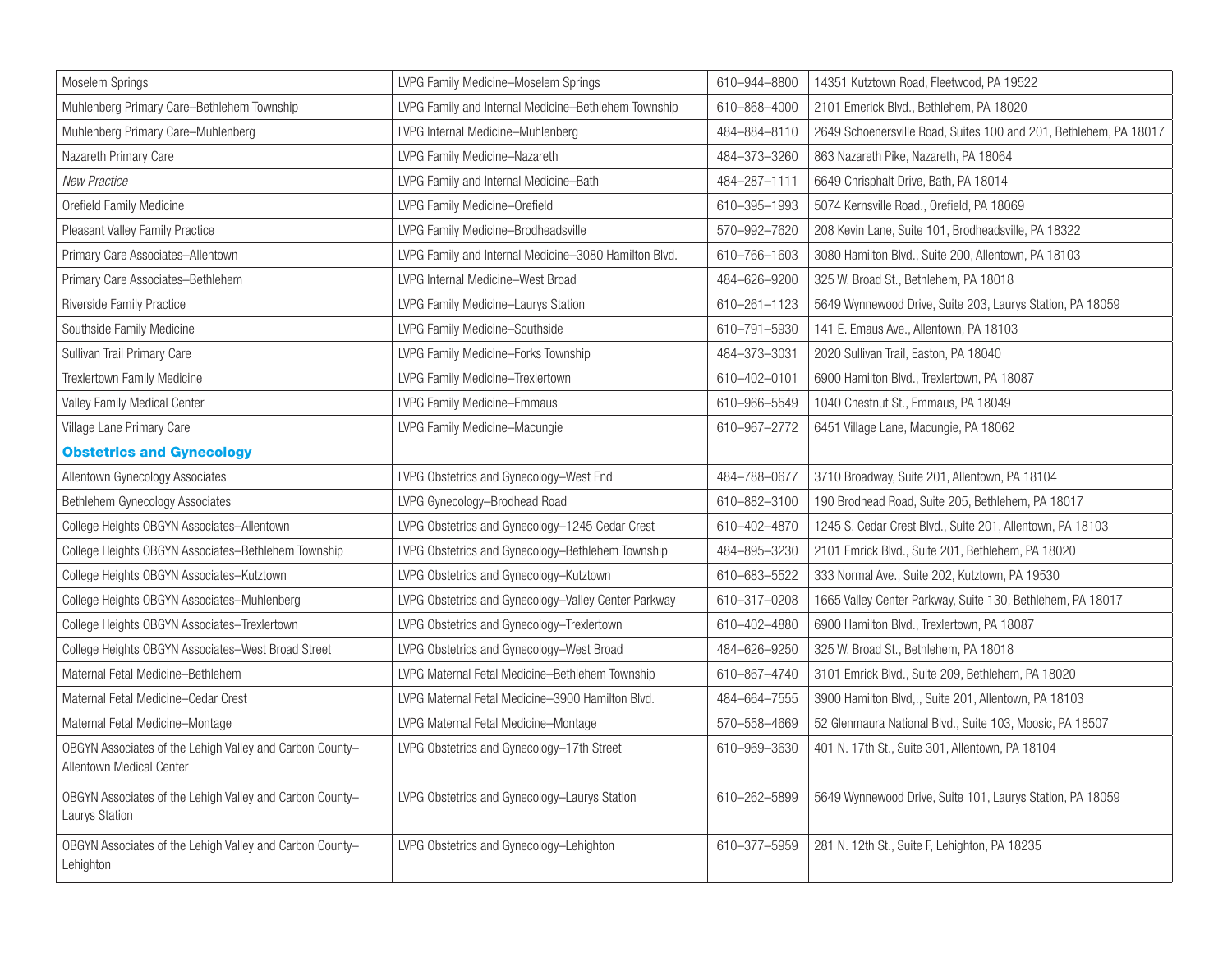| OBGYN Associates of the Lehigh Valley and Carbon County-<br>Pond Road | LVPG Obstetrics and Gynecology-Pond Road              | 610-398-7700 | 1611 Pond Road, Suite 401, Allentown, PA 18104                |
|-----------------------------------------------------------------------|-------------------------------------------------------|--------------|---------------------------------------------------------------|
| <b>Pediatrics</b>                                                     |                                                       |              |                                                               |
| ABC Family Pediatricians-Allentown Medical Center                     | LVPG Pediatrics-17th Street                           | 610-821-8033 | 401 N. 17th St., Suite 203, Allentown, PA 18104               |
| ABC Family Pediatricians-Bethlehem Township                           | LVPG Pediatrics-Bethlehem Township                    | 484-895-3130 | 2101 Emrick Blvd., Suite 201, Bethlehem, PA 18020             |
| ABC Family Pediatricians-Center Valley                                | LVPG Pediatrics-Center Valley                         | 484-664-2090 | 3800 Sierra Circle, Suite 100, Center Valley, PA 18104        |
| ABC Family Pediatricians-Laurys Station                               | LVPG Pediatrics-Laurys Station                        | 610-262-6641 | 5649 Wynnewood Drive, Suite 104, Laurys Station, PA 18059     |
| ABC Family Pediatricians-Pond Road                                    | LVPG Pediatrics-Pond Road                             | 610-395-4300 | 1611 Pond Road, Suite 400, Allentown, PA 18104                |
| ABC Family Pediatricians-Trexlertown                                  | LVPG Pediatrics-Trexlertown                           | 610-402-2600 | 6900 Hamilton Blvd., Trexlertown, PA 18087                    |
| ABC Family Pediatricians-West Broad                                   | LVPG Pediatrics-West Broad                            | 484-626-9222 | 325 W. Broad St., Bethlehem, PA 18018                         |
| Scott Rice, MD Pediatrics                                             | LVPG Pediatrics-17th Street                           | 610-821-4920 | 401 N. 17th St., Suite 311, Allentown, PA 18104               |
| <b>Pediatric Specialists</b>                                          |                                                       |              |                                                               |
| Pediatric Endocrinology                                               | LVPG Pediatric Endocrinology-17th Street              | 484-664-7850 | 400 N. 17th St., Suite 201, Allentown, PA 18104               |
| Pediatric Gastro, Hepatology and Nutrition                            | LVPG Pediatric Gastroenterology-1210 Cedar Crest      | 610-402-3888 | 1210 S. Cedar Crest Blvd., Suite 2400, Allentown, PA 18104    |
| Pediatric Hematology Oncology                                         | LVPG Pediatric Hematology Oncology-Muhlenberg         | 484-884-3333 | 2545 Schoenersville Road, Third Floor, Bethlehem, PA 18107    |
| Pediatric Infectious Disease                                          | LVPG Pediatric Infectious Diseases-1210 Cedar Crest   | 610-402-3888 | 1210 S. Cedar Crest Blvd., Suite 2400, Allentown, PA 18104    |
| Pediatric Neurology                                                   | LVPG Pediatric Neurology-1210 Cedar Crest             | 610-402-3888 | 1210 S. Cedar Crest Blvd., Suite 2400, Allentown, PA 18104    |
| Pediatric Pulmonary, Cystic Fibrosis and Sleep Disorder               | LVPG Pediatric Pulmonology-1210 Cedar Crest           | 610-402-3866 | 1210 S. Cedar Crest Blvd., Suite 2700, Allentown, PA 18104    |
| Pediatric Specialists-Adolescent Medicine                             | LVPG Adolescent Medicine-17th Street                  | 484-664-2450 | 400 N. 17th St., Suite 202, Allentown, PA 18104               |
| <b>Psychiatry</b>                                                     |                                                       |              |                                                               |
| <b>Consultation Liaison Psychiatry</b>                                | LVPG Consultation Liaison Psychiatry-1251 Cedar Crest | 610-402-5766 | 1251 S. Cedar Crest Blvd., Suite 202A, Allentown, PA 18103    |
| Guidance Program (Pediatric and Adult)                                | LVPG Adult and Pediatric Psychiatry-1259 Cedar Crest  | 610-402-5900 | 1259 S. Cedar Crest Blvd., Suite 230, Allentown, PA 18103     |
| Muhlenberg Behavioral Health                                          | LVPG Adult and Pediatric Psychiatry-Muhlenberg        | 484-884-5783 | 2545 Schoenersville Road, Banko Building, Bethlehem, PA 18017 |
| <b>Medical Specialists</b>                                            |                                                       |              |                                                               |
| Chiropractic Associates of LVPG                                       | LVPG Chiropractic Medicine-1243 Cedar Crest           | 610-402-9680 | 1243 S. Cedar Crest Blvd., Suite 2400, Allentown, PA 18103    |
| Geriatrics                                                            | LVPG Geriatric Medicine-17th Street                   | 610-969-3390 | 17th and Chew St., Ground Floor, Allentown, PA 18105          |
| Gynecologic Oncology Specialists                                      | LVPG Gynecologic Oncology-1240 Cedar Crest            | 610-402-3650 | 1240 S. Cedar Crest Blvd., Suite 401, Allentown, PA 18103     |
| Hematology Oncology Associates-Bangor                                 | LVPG Hematology Oncology-Bangor                       | 610-654-1200 | 1337 Blue Valley Drive, Pen Argyl, PA 18072                   |
| Hematology Oncology Associates-Cedar Crest                            | LVPG Hematology Oncology-1240 Cedar Crest             | 610-402-7880 | 1240 S. Cedar Crest Blvd., Suite 401, Allentown, PA 18103     |
| Hematology Oncology Associates -Muhlenber                             | LVPG Hematology Oncology-Muhlenberg                   | 484-884-5733 | 2545 Schoenersville Road, Third Floor, Bethlehem, PA 18107    |
| Lehigh Neurology-Cedar Crest                                          | LVPG Neurology-1250 Cedar Crest                       | 610-402-8420 | 1250 S. Cedar Crest Blvd., Suite 405, Allentown, PA 18103     |
| Lehigh Neurology-Muhlenberg                                           | LVPG Neurology-Muhlenberg                             | 484-884-8370 | 1770 Bategate Road, Suite 403, Bethlehem, PA 18017            |
| Lehigh Valley Bariatric Medicine-Cedar Crest                          | LVPG Bariatric Medicine-1243 Cedar Crest              | 610-402-2500 | 1243 S. Cedar Crest Blvd., Suite 2200, Allentown, PA 18103    |
| Lehigh Valley Cardiology Associates of LVPG                           | LVPG Cardiology-Bangor                                | 484-884-4799 | 1337 Blue Valley Drive, Pen Argyl, PA 18072                   |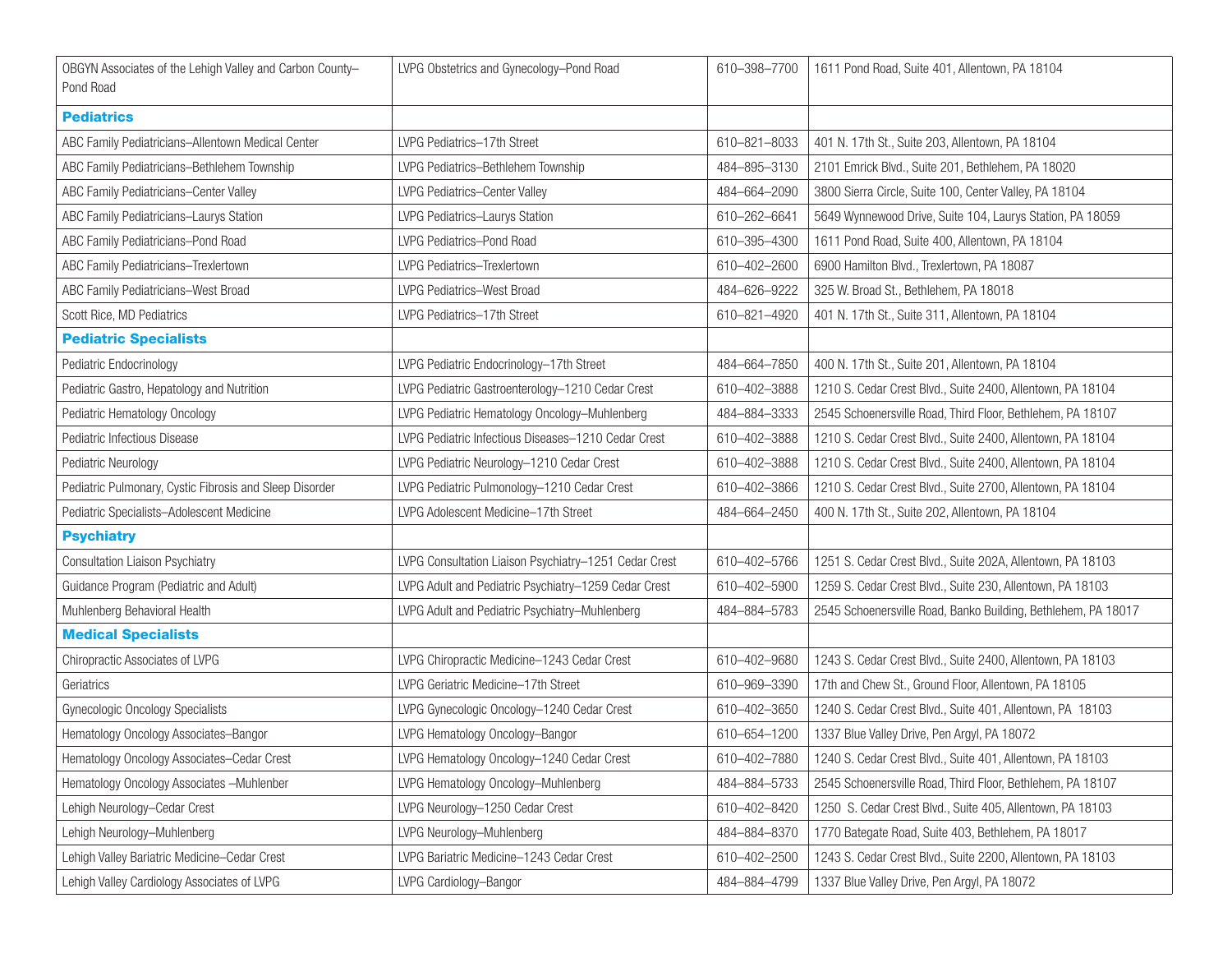| Lehigh Valley Cardiology Associates of LVPG                   | LVPG Cardiology-Muhlenberg                                     | 484-884-4799 | 2649 Schoenersville Road., Suite 301, Bethlehem, PA 18017  |
|---------------------------------------------------------------|----------------------------------------------------------------|--------------|------------------------------------------------------------|
| Lehigh Valley Heart Specialists-Cedar Crest                   | LVPG Cardiology-1250 Cedar Crest                               | 610-402-3110 | 1250 S. Cedar Crest Blvd., Suite 300, Allentown, PA 18103  |
| Lehigh Valley Heart Specialists-Hamburg                       | LVPG Cardiology-Hamburg                                        | 610-402-3110 | 700 Hawk Ridge Road, Hamburg. PA 19526                     |
| Lehigh Valley Heart Specialists-Moselem                       | LVPG Cardiology-Moselem Springs                                | 610-402-3110 | 14351 Kutztown Road, Fleetwood, PA 19522                   |
| Lehigh Valley Heart Specialists-Riverside                     | LVPG Cardiology-Laurys Station                                 | 610-402-3110 | 5649 Wynnewood Drive, Suite 203, Laurys Station, PA 18059  |
| Lehigh Valley Heart Specialists-Schnecksville                 | LVPG Cardiology-Schnecksville                                  | 610-402-3110 | 4520 Parkview Drive, Schnecksville, PA 18078               |
| Lehigh Valley Infectious Disease Specialists                  | LVPG Infectious Diseases-1250 Cedar Crest                      | 610-402-8430 | 1250 S. Cedar Crest Blvd., Suite 200, Allentown, PA 18103  |
| LVPG Arthritis and Rheumatology-3080 Hamilton                 | LVPG Rheumatology-3080 Hamilton Blvd.                          | 610-776-5038 | 3080 Hamilton Blvd., Suite 300, Allentown, PA 18103        |
| LVPG Arthritis and Rheumatology-Hamburg                       | LVPG Rheumatology-Hamburg                                      | 610-402-1147 | 700 Hawk Ridge Road, Hamburg. PA 19526                     |
| LVPG Arthritis and Rheumatology-Trexlertown                   | LVPG Rheumatology-Trexlertown                                  | 610-402-1147 | 6900 Hamilton Blvd., Trexlertown, PA 18087                 |
| LVPG Diabetes and Endocrinology-Cedar Crest                   | LVPG Endocrinology-1243 Cedar Crest                            | 610-402-6790 | 1243 S. Cedar Crest Blvd., Suite 2800, Allentown, PA 18103 |
| LVPG Diabetes and Endocrinology-Muhlenberg                    | LVPG Endocrinology-Muhlenberg                                  | 484-895-4440 | 2663 Schoenersville Road, Bethlehem, PA 18017              |
| LVPG Diabetes and Endocrinology-Quakertown                    | LVPG Endocrinology-Quakertown                                  | 215-536-9022 | 99 N. West End Blvd., Quakertown, PA 18951                 |
| LVPG Oncology and Hematology Specialists-Allentown            | LVPG Hematology Oncology-1240 Cedar Crest                      | 610-402-9050 | 1240 S. Cedar Crest Blvd., Suite 305, Allentown, PA 18103  |
| LVPG Oncology and Hematology Specialists-Lehighton            | LVPG Hematology Oncology-Lehighton                             | 610-379-4980 | 800 Mahoning St., Suite F, Lehighton, PA 18235             |
| Neuropsychiatry                                               | LVPG Neuropsychiatry-1250 Cedar Crest                          | 610-402-3500 | 1250 S. Cedar Crest Blvd., Suite 405, Allentown PA 18103   |
| New Practice                                                  | LVPG Sports Medicine-One City Center                           | 484-862-3001 | 707 Hamilton St., Suite 400, Allentown, PA 18101           |
| Physical Medicine and Rehabilitation Specialists of LVPG      | LVPG Physiatry-1250 Cedar Crest                                | 610-402-3560 | 1250 S. Cedar Crest Blvd., Suite 400, Allentown PA 18103   |
| Physical Medicine and Rehabilitation Specialists of LVPG      | LVPG Physiatry-Muhlenberg                                      | 610-402-3560 | 1770 Bathgate Drive, Suite 402, Bethlehem, PA 18017        |
| Pulmonary Associates of LVPG                                  | LVPG Pulmonary and Critical Care Medicine-<br>1250 Cedar Crest | 610-402-9116 | 1250 S. Cedar Crest Blvd., Suite 205, Allentown, PA 18103  |
| <b>Surgery</b>                                                |                                                                |              |                                                            |
| Cosmetic and Reconstructive Specialists of Lehigh Valley      | LVPG Reconstructive and Cosmetic Surgery-Muhlenberg            | 484-884-1021 | 2597 Schoenersville Rd, Suite 305 Bethlehem, PA 18017      |
| General Surgical Associates of LVPG                           | LVPG General and Bariatric Surgery-1240 Cedar Crest            | 610-402-9780 | 1240 S. Cedar Crest Blvd., Suite 208, Allentown, PA 18104  |
| Lehigh Valley Heart and Lung Surgeons-Cedar Crest             | LVPG Cardiac and Thoracic Surgery-1250 Cedar Crest             | 610-402-6890 | 1250 S. Cedar Crest Blvd., Suite 310, Allentown, PA 18103  |
| Lehigh Valley Heart and Lung Surgeons-Muhlenberg              | LVPG Cardiac and Thoracic Surgery-Muhlenberg                   | 484-884-1011 | 2649 Schoenersville Road, Suite 104, Bethlehem, PA 18017   |
| Lehigh Valley Surgical Oncology-Cedar Crest                   | LVPG Surgical Oncology-1240 Cedar Crest                        | 610-402-7884 | 1240 S. Cedar Crest Blvd., Suite 205, Allentown, PA 18103  |
| Lehigh Valley Surgical Oncology-Muhlenberg                    | LVPG Surgical Oncology-Muhlenberg                              | 610-402-7884 | 2545 Schoenersville Road, Third Floor, Bethlehem, PA 18017 |
| Lehigh Valley Urology Specialty Care-Cedar Crest              | LVPG Urology-1250 Cedar Crest                                  | 610-402-6986 | 1250 S. Cedar Crest Blvd., Suite 215, Allentown, PA 18103  |
| Lehigh Valley Urology Specialty Care-Muhlenberg               | LVPG Urology-Muhlenberg                                        | 484-884-3600 | 2597 Schoenersville Road, Suite 201, Bethlehem, PA 18017   |
| Lehigh Valley Urogynecology and Reconstructive Pelvic Surgery | LVPG Urogynecology-Muhlenberg                                  | 484-884-8840 | 1770 Bathgate Drive, Suite 401, Bethlehem, PA 18017        |
| Neurosurgical Associates of LVPG-Bethlehem Township           | LVPG Neurosurgery-Bethlehem Township                           | 610-625-3355 | 2151 Emrick Blvd., Suite 201, Bethlehem, PA 18020          |
| Neurosurgical Associates of LVPG-Cedar Crest                  | LVPG Neurosurgery-1250 Cedar Crest                             | 610-402-6555 | 1250 S. Cedar Crest Blvd., Suite 400, Allentown, PA 18103  |